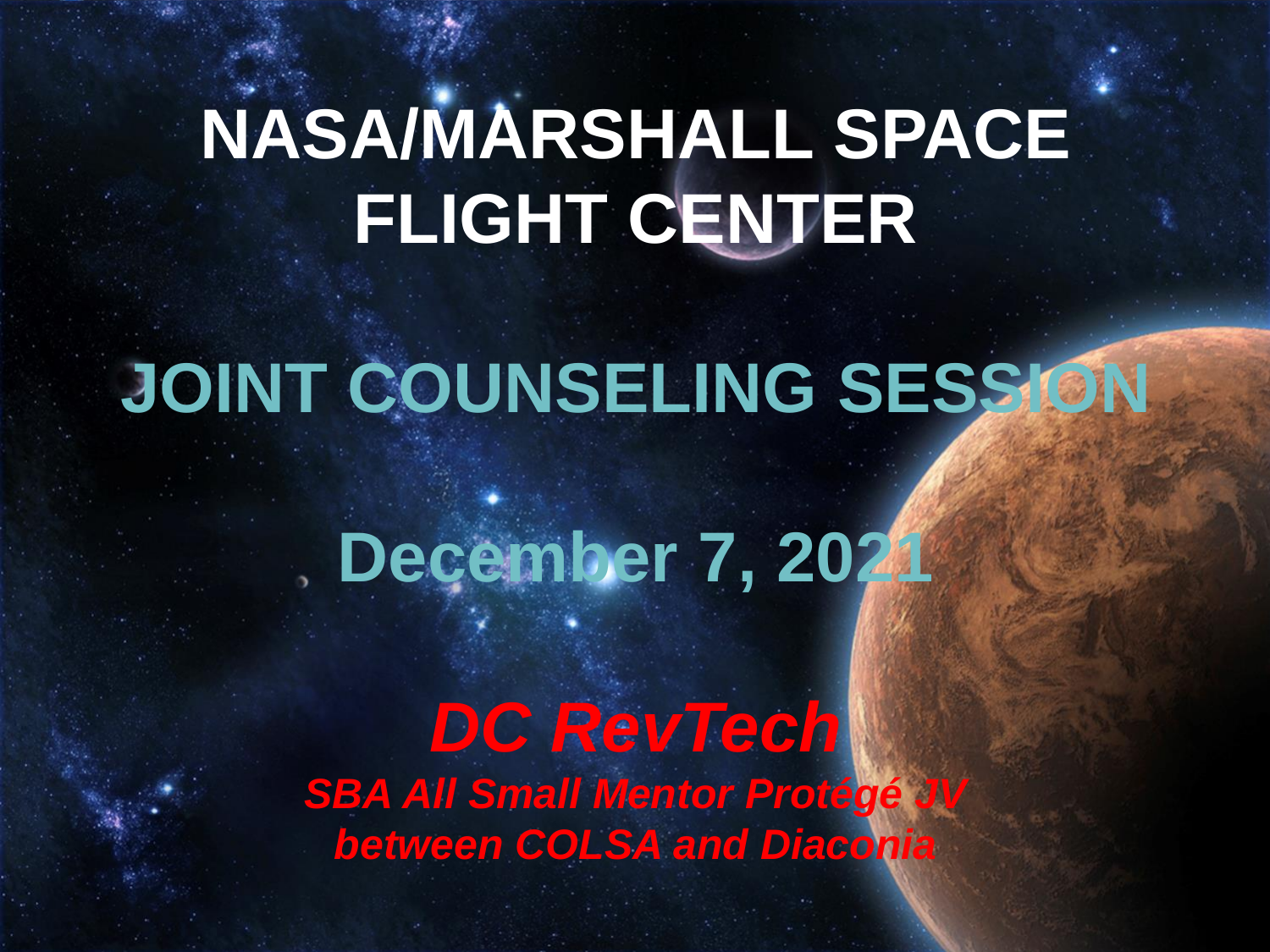# Background

| <b>COMPANY NAME:</b>                                                                                                                                     | <b>DC RevTech (SBA</b><br><b>Approved Mentor</b><br>Protégé JV)<br><b>Mentor-COLSA</b><br>Protégé - Diaconia | <b>ADDRESS:</b>                     | 9658 Baltimore Ave<br>Suite #300 – 5C<br>College Park, MD 20740 |  |
|----------------------------------------------------------------------------------------------------------------------------------------------------------|--------------------------------------------------------------------------------------------------------------|-------------------------------------|-----------------------------------------------------------------|--|
| <b>OWNER:</b>                                                                                                                                            | Praveen Singalla and<br><b>Frank Collazo</b>                                                                 | <b>CONTACT NAME:</b>                | Praveen Singalla                                                |  |
| <b>EMAIL:</b>                                                                                                                                            | psingalla@dcrevtech                                                                                          | <b>YEARS IN</b><br><b>BUSINESS:</b> | COLSA: 41 years<br>Diaconia: 7 years                            |  |
| <b>CAGE CODE:</b>                                                                                                                                        | $CAGE - 91YCO$                                                                                               | <b>DUNS NUMBER:</b>                 | 118125738                                                       |  |
| <b>WEB SITE:</b>                                                                                                                                         | www.dcrevtech.com                                                                                            | <b>NAICS CODES:</b>                 | 541330, 54151, 541715,<br>541511, 541512, 541519                |  |
| <b>CERTIFICATIONS (e.g., ISO 9001, AS 9100, etc.):</b><br>ISO 9001:2015, ISO 20000:2018, 27001:2013, CMMI DEV/3, CMMC-L3 (Audit ready)<br>$\overline{2}$ |                                                                                                              |                                     |                                                                 |  |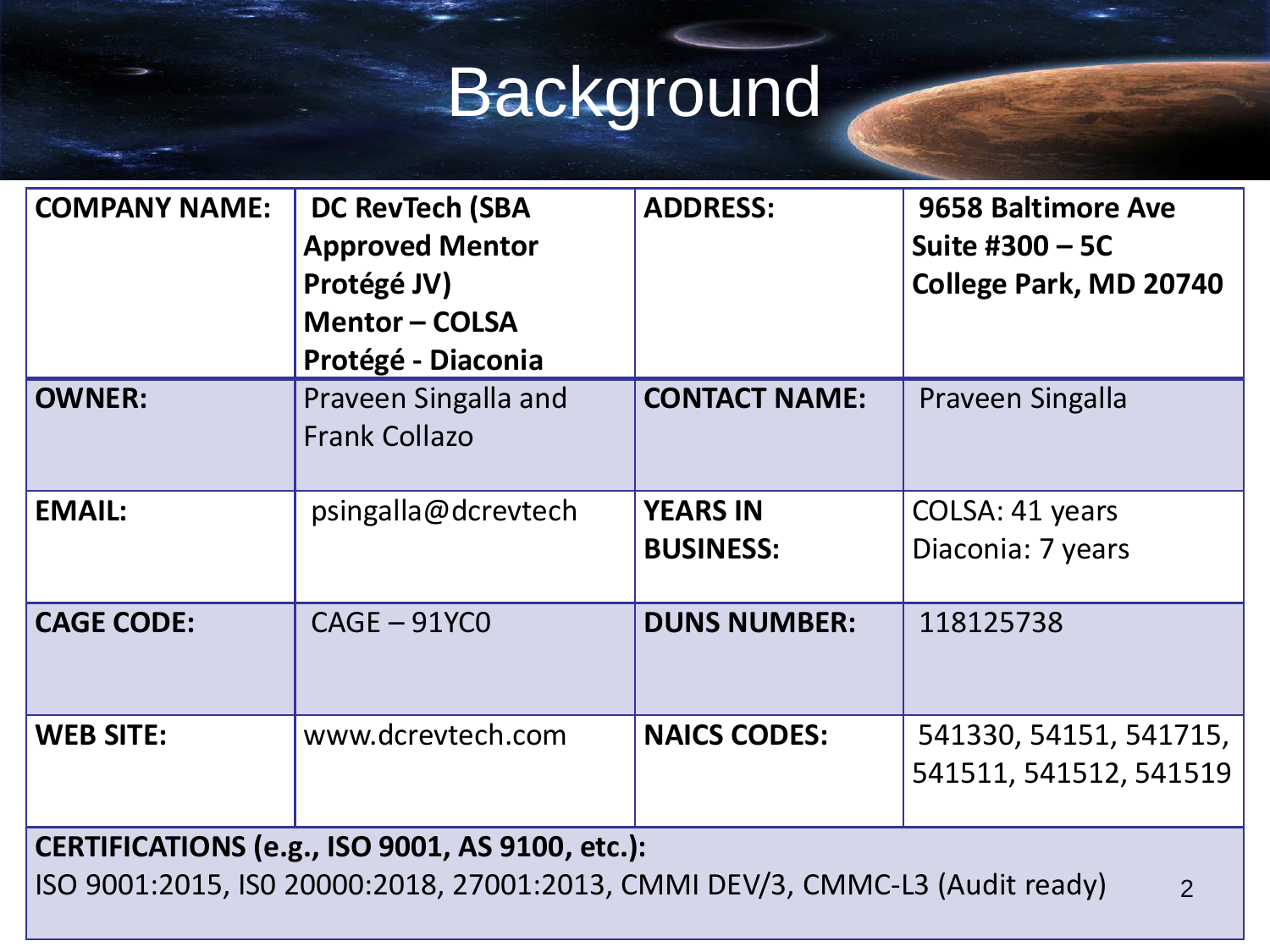## Business Size & Classifications

| <b>EMPLOYEES (range):</b>       | Over 500 between Diaconia & COLSA     |  |
|---------------------------------|---------------------------------------|--|
| <b>AVERAGE SALES (range):*/</b> | Over \$41.5M between Diaconia & COLSA |  |

| <b>CLASSIFICATIONS (select from list below):</b> | <b>Yes/No</b>    |
|--------------------------------------------------|------------------|
| <b>SMALL BUSINESS</b>                            | <b>Yes</b>       |
| <b>SMALL DISADVANTAGED BUSINESS</b>              | <b>Yes</b>       |
| <b>NATIVE AMERICAN-OWNED</b>                     | <b>No</b>        |
| <b>ALASKAN NATIVE CORPORATION</b>                | <b>No</b>        |
| <b>WOMEN OWNED</b>                               | <b>No</b>        |
| <b>ECONOMICALLY DISADVANTAGED WOMEN OWNED</b>    | <b>No</b>        |
| <b>VETERAN-OWNED</b>                             | <b>No</b>        |
| <b>SERVICE-DISABLED VETERAN OWNED</b>            | <b>No</b>        |
| <b>HUBZONE CERTIFIED</b>                         | <b>Yes</b>       |
| 8(A) CERTIFIED                                   | <b>Yes</b>       |
| 8(A) EXPIRATION DATE (if applicable)             | <b>July 2031</b> |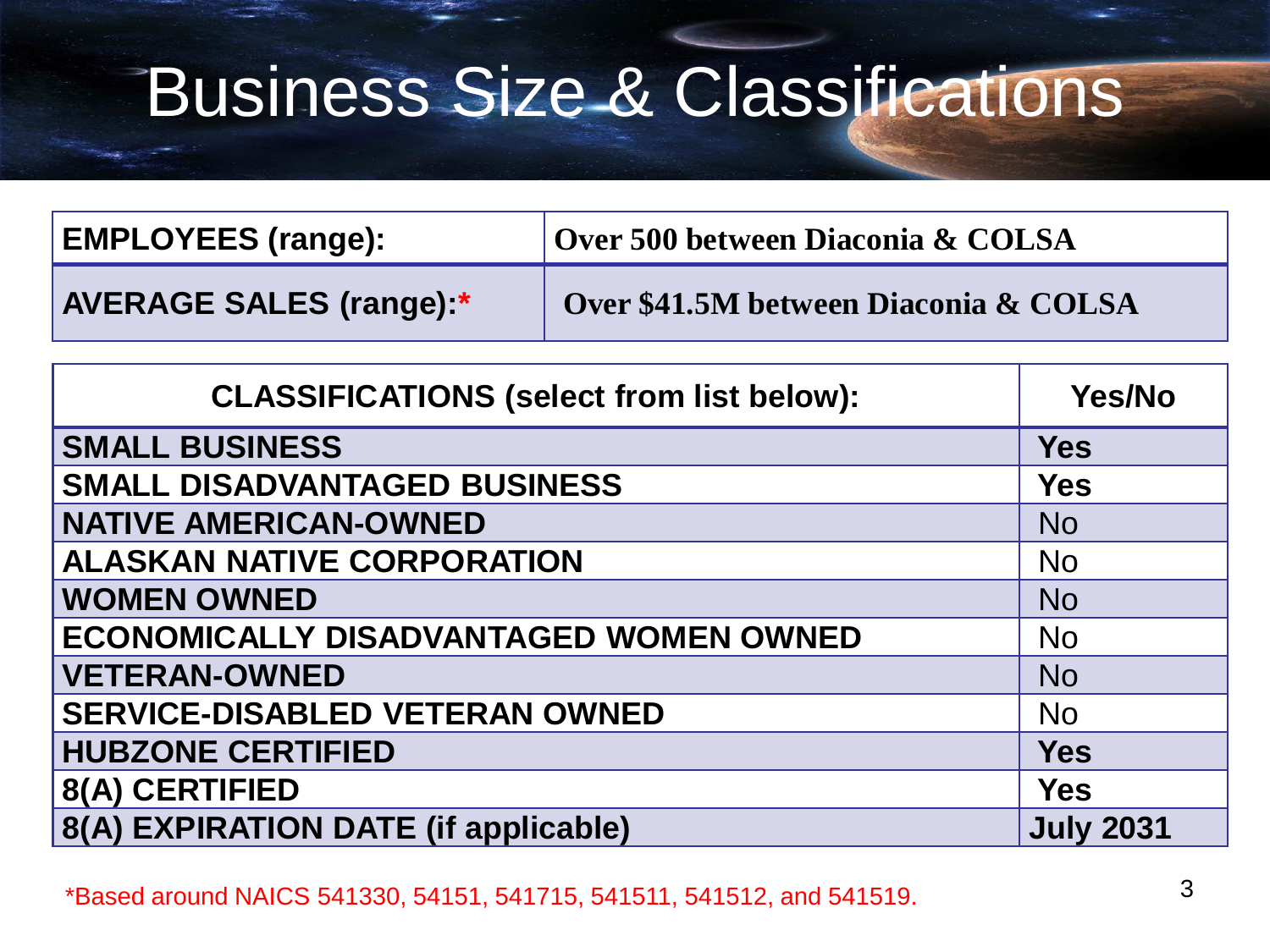## **Primary Capabilities**

#### **Systems and Software Engineering**

- Systems Integration / Test and Evaluation
- Digital Engineering
- ⚫ DevSecOps
- Model-Based Systems Engineering (MBSE)

### **Cyber Security and Information Warfare**

- Threat representation via Unmanned Systems
- RMF / Security Controls Assessments/Validations
- ⚫ Vulnerability Penetration Assessments / Red Team
- Cyber Solutions / Engineering R&D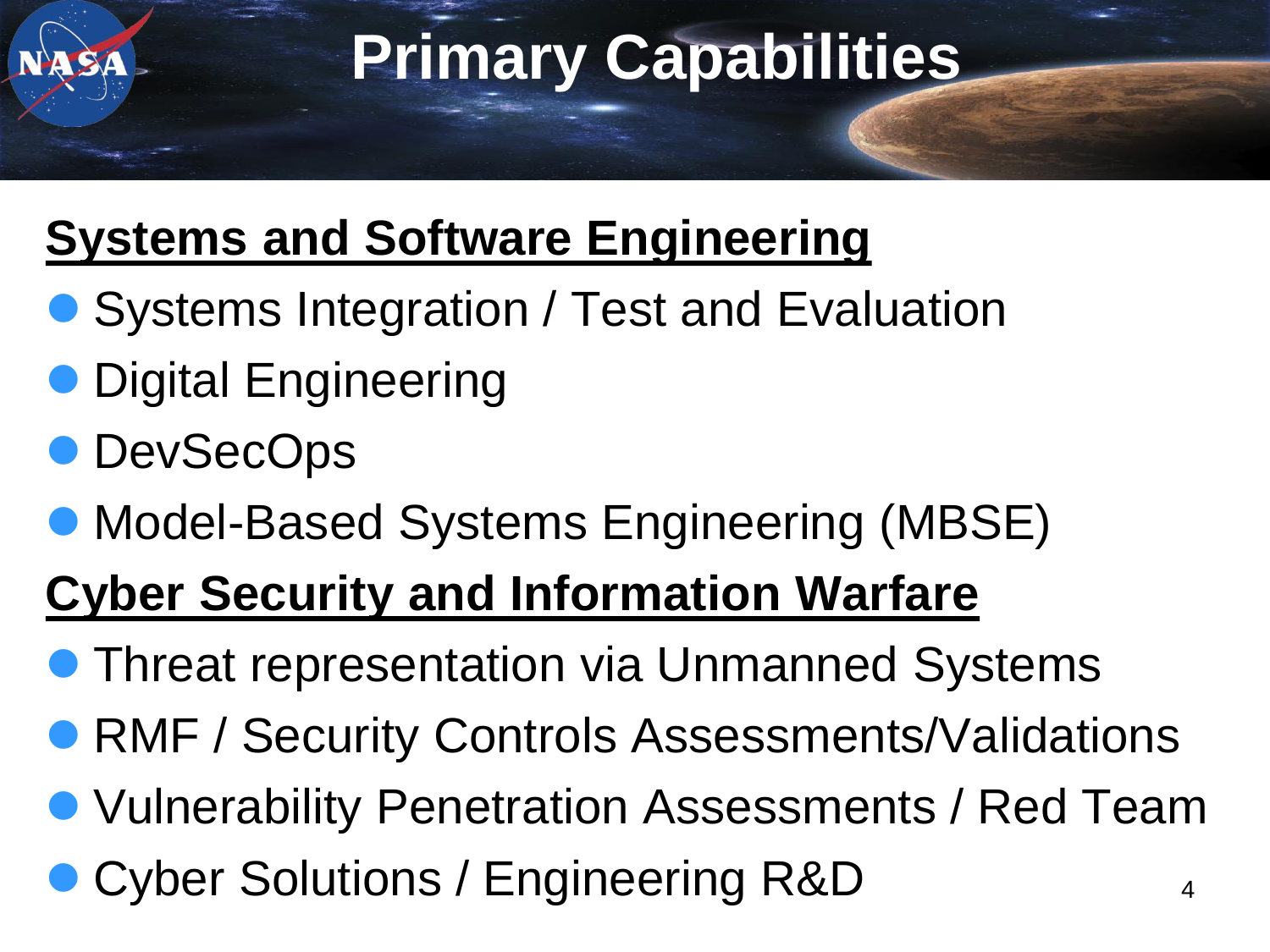## **Primary Capabilities**

### **Cloud Computing**

- Cloud Operations and Sustainment
- Hybrid Cloud Solutions
- Strategy and Readiness
- Architecture, Design, and Engineering

### **Data Science**

- Machine Learning
- Artificial Intelligence (AI)
- Data Normalization and Big Data Management
- ⚫ Digital Engineering/Intelligent Automation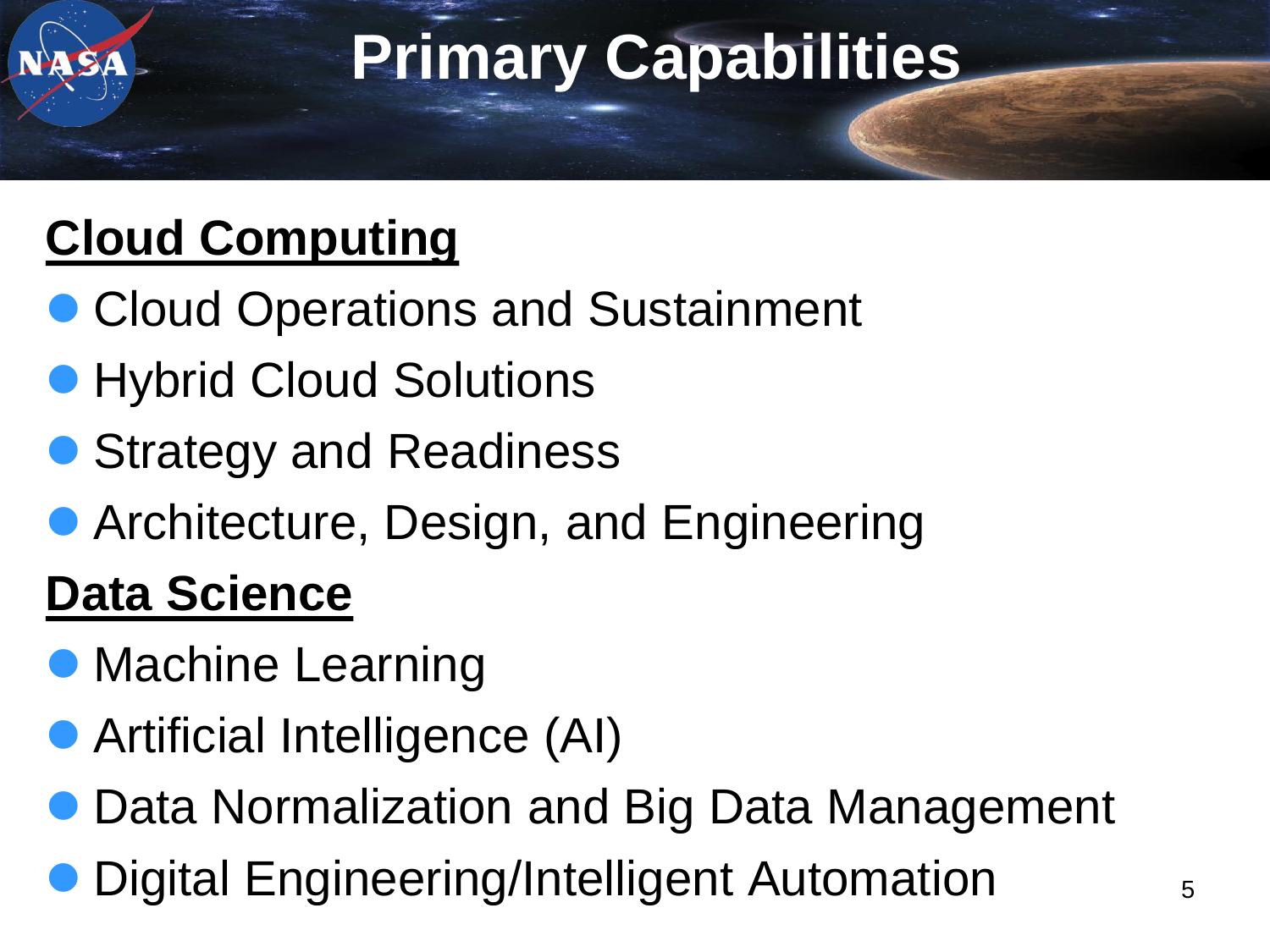## **Primary Capabilities**

#### **Federal Support Services**

- Acquisition and Program Management
- Operations and Sustainment
- System Engineering and Technical Services
- Acquisition Logistics

#### **Enterprise Information Services**

- Data Center Management
- High Performance and Scientific Computing
- ⚫ Enterprise IT Services and Solutions
- 6 ● Secure Development of Platforms and Solutions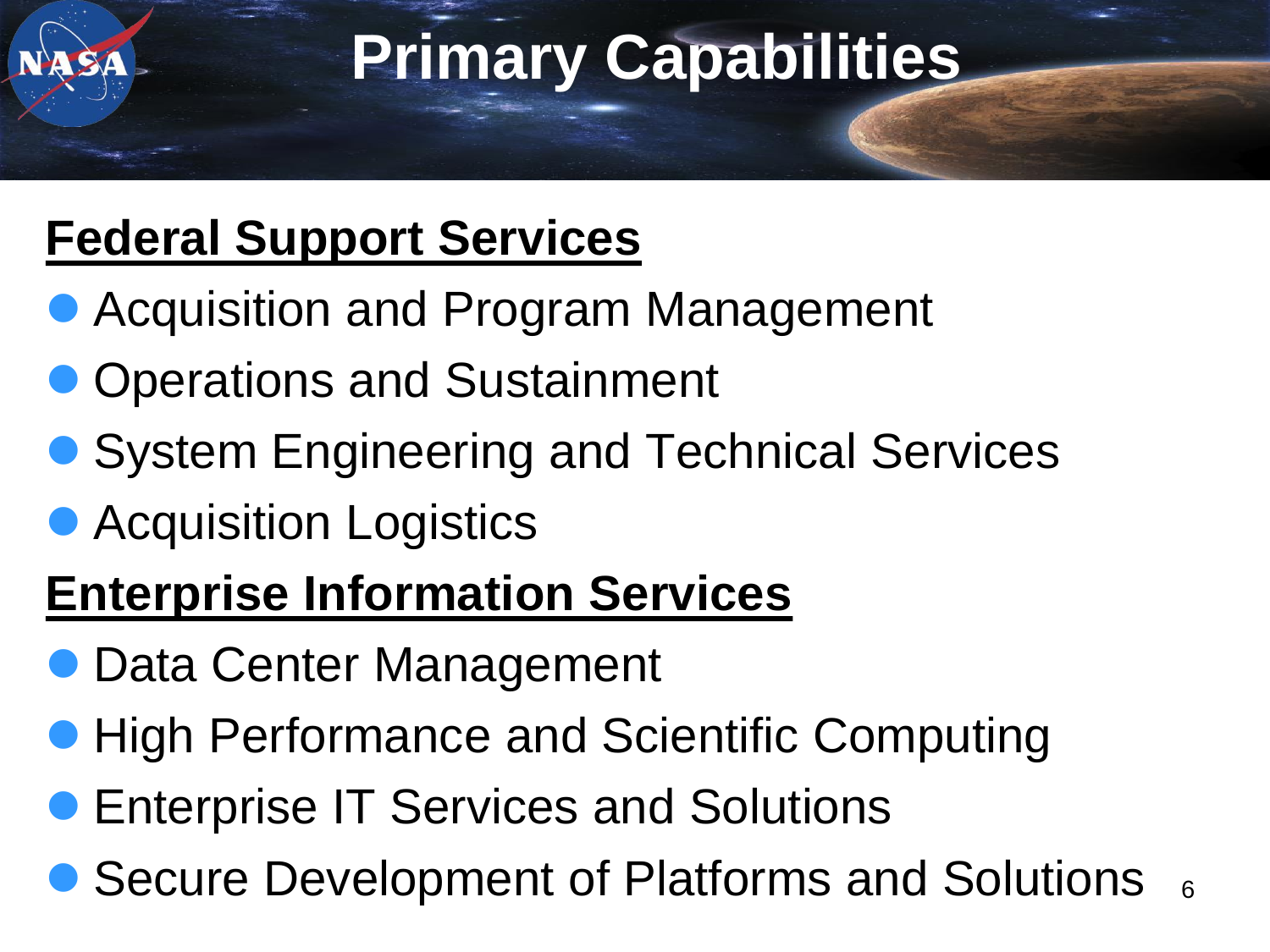### **Current and Recent Contracts/Performance (< 5 years)**

| <b>Contract</b><br><b>Reference</b> | <b>Contract</b><br><b>Number</b>                       | <b>Agency</b><br><b>Supported</b>            | <b>Role</b> | <b>Prime</b>                       | <b>PoP</b>                   |
|-------------------------------------|--------------------------------------------------------|----------------------------------------------|-------------|------------------------------------|------------------------------|
| <b>MIPSS</b>                        | NNM13AA09Z/<br>Sub VSI-<br>13NASACOL004<br><b>A66T</b> | <b>NASA</b>                                  | Sub         | <b>Victory</b><br><b>Solutions</b> | $9/01/2013 -$<br>10/31/2021  |
| <b>HOSC</b>                         | NNM12AA10C                                             | <b>NASA</b>                                  | Prime       | N/A                                | $2/14/2012 -$<br>3/31/2017   |
| <b>HOSC</b>                         | NNM17AA12C                                             | <b>NASA</b>                                  | Prime       | N/A                                | $4/01/2017 -$<br>3/31/2022   |
| <b>HSFTIC</b>                       | 80JSC020C0017/<br>Sub BT-20-006                        | <b>NASA</b>                                  | Sub         | <b>Barrios</b>                     | $10/01/2020 -$<br>9/30/2022  |
| <b>ARMY SIGAR</b>                   | 47QTCA20D00EX<br>W91CRB21F0363                         | <b>ARMY</b>                                  | Prime       | N/A                                | $06/01/2021 -$<br>07/30/2025 |
| <b>Bluestone</b>                    | 7DEA00-SC21-<br>004-DIACONIA                           | DOJ - Drug<br>Enforcement<br>Agency<br>(DEA) | Sub         | <b>Salient CRGT</b>                | $09/07/2021 -$<br>09/06/2028 |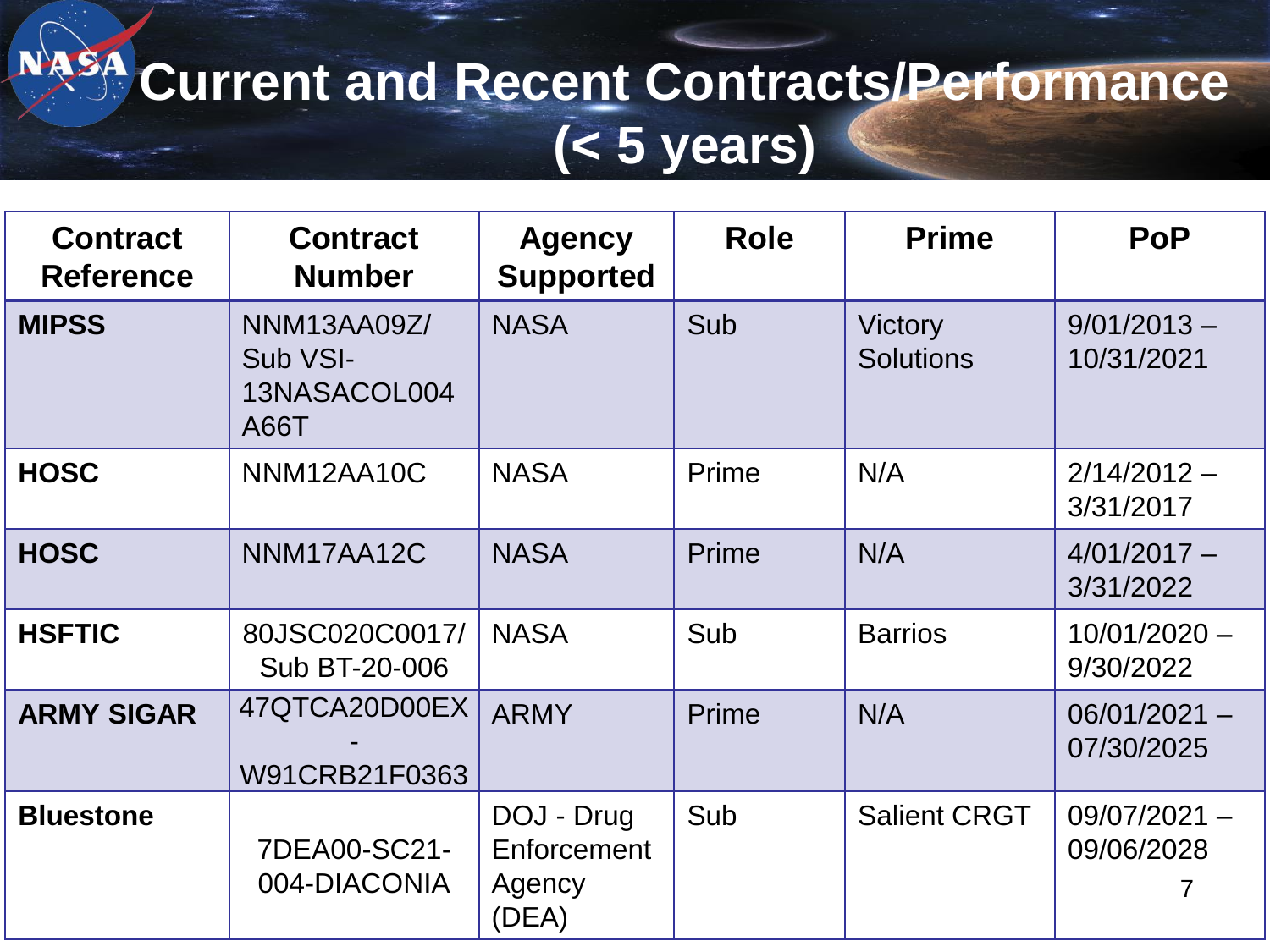#### **NASA Value - Quad Chart**

#### **Problem(s):**

- ⚫ **Human Lander Systems will require a great deal of modeling and simulation for mission assessments.**
- ⚫ **MSFC hosts a number of Enterprise IT Systems and Services which will require technology upgrades and use of methodologies for rapid and responsive development.**
- ⚫ **Use of digital engineering technologies could expedite engineering systems development and operations.**
- ⚫ **Implementation of cyber information protection strategies and methods is required to protect the integrity and intellectual property of NASA systems and technology.**

#### **Value:**

- ⚫ **Expertise in establishing code that allows for a highly efficient use of the computing power enables models to run faster and produce higher fidelity output.**
- ⚫ **Expertise in Agile engineering practices and digital management (Model Based Systems Engineering, Data Management, and and AI) will support NASA's and MSFC's mission across IT and engineering directorates and disciplines**
- ⚫ **DCRevTech's mentor, COLSA, has been providing support to MSFC HOSC for over 20 years by providing assurance and an understanding of NASA's and MSFC processes for program/project management**
- ⚫ **Our existing support across DoD and other civilian agencies will provide an expanded experience base of implementing new technologies and methods to support MSFC's goals.**

#### **Company Solution:**

- ⚫ **DCRevTech can leverage its mentor's extensive highperformance computing and modeling and simulation experience performed in support of the Missile Defense Agency.**
- ⚫ **We have developed digital engineering solutions for FDA, DEA, GSA by leveraging AI/ML/NLP. For example:**
	- ➢ **Virtual Reality platform leveraging AI/ML for psychological treatment of PTSD.**
	- ➢ **Adverse events reporting using Artificial Intelligence (AI) & Robotic Process Automation(RPA)**

#### **Status of Solution**

- ⚫ **Experienced staff are currently providing similar service to the various customers, including NASA, MDA, and DIA.**
- ⚫ **DC RevTech's large business mentor-protégé partner, COLSA, has a Software Factory (CSF) which is a shared resource across all COLSA organizations and serves some customers through our prime contracts with on premise cloud-based solutions in both classified and unclassified environments.**
- ⚫ **Clearance – Secret and Top Secret FCL**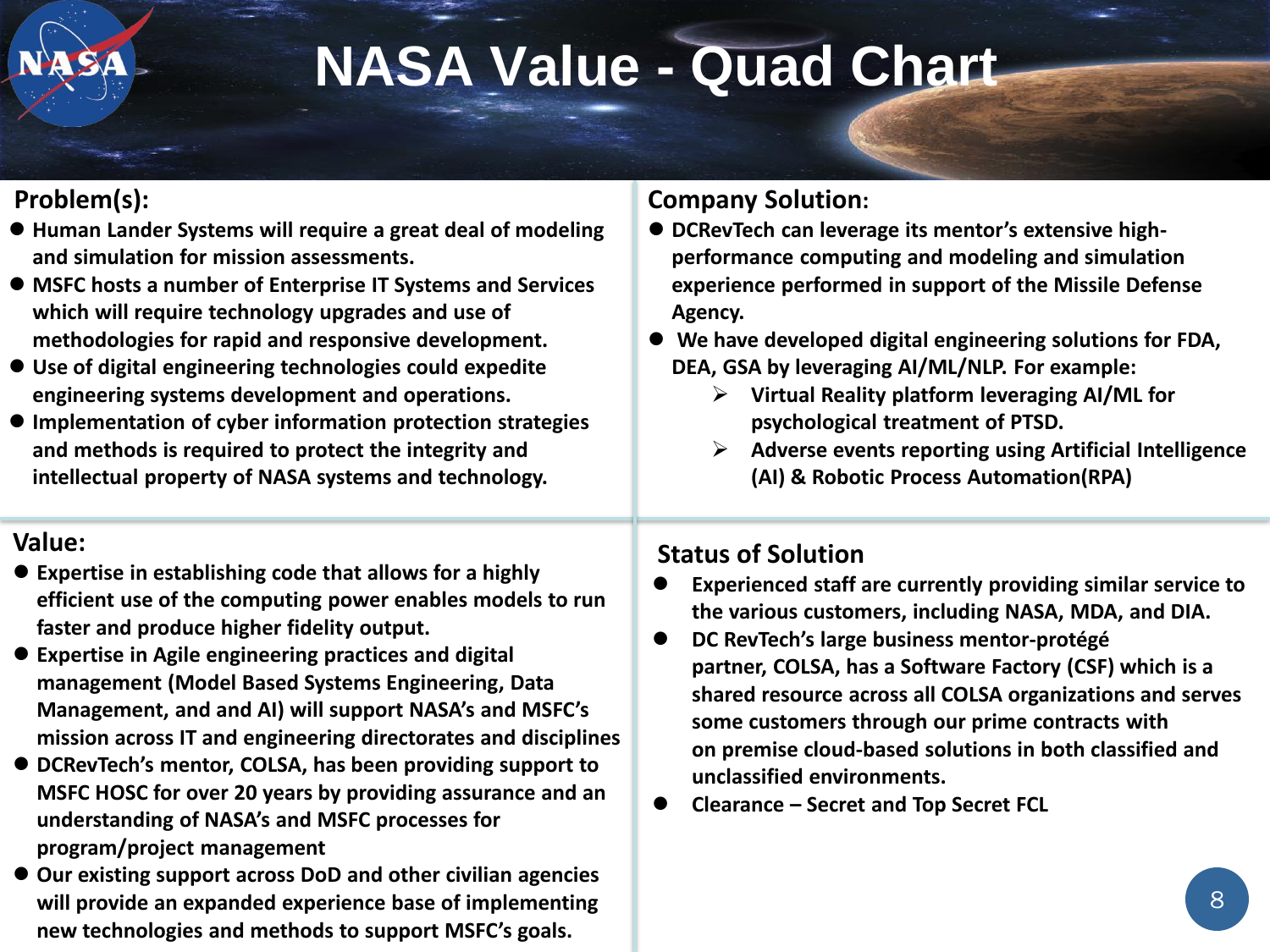### **Awards/Notable Accomplishments**

### **2021**

- ⚫ Inc.5000 Fastest Growing Small Businesses (#361) Diaconia
- Forbes Best Employer By State (#4) COLSA
- Forbes Best Midsized Employers (#17) COLSA

## **2017**

- Best Recruiter National Cyber Summit Job Fair COLSA
- Fit Friendly Worksite, Gold Achievement COLSA

### **2008- 2010**

- ⚫ Marshall Space Flight Center (MSFC) Small Business Prime Contractor of the Year – COLSA **(2010, 2008)**
- 9 ⚫ Three-time awardee of prestigious Cogswell Award for Security Excellence – COLSA **(2008)**